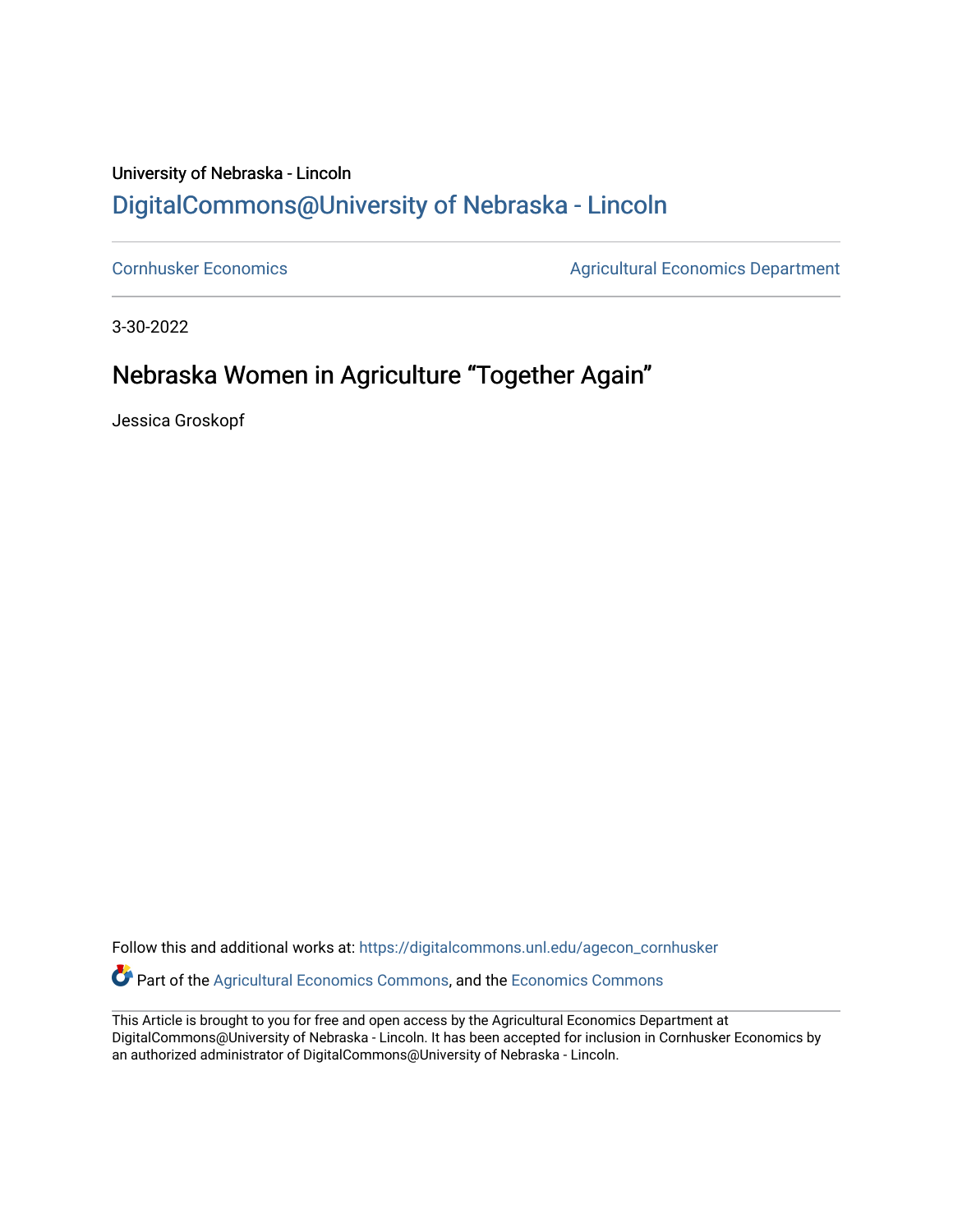

agecon.unl.edu/cornhuskereconomics

## Cornhusker Economics

## Nebraska Women in Agriculture "Together Again"

A crowd of over 200 gathered Feb. 24 and 25 in Kearney, Nebraska for the 37<sup>th</sup> Annual Nebraska Women in Agriculture conference.

The conference is one of the longest-running women's conferences of its kind in the country. The goal of the Nebraska Women in Agriculture Conference is for women to build relationships with each other while gaining valuable knowledge about managing risk on their farms and ranches. The event featured four general session speakers and 28 workshop sessions. This year's conference was supported in part by USDA-NIFA under Award Number 2020-70028-32728.

The opening speaker this year was North Dakota farmer Katie Dilse. Katie's energy was contagious during her talk "Better Together." She spoke of recognizing the gifts in one another, creating moments of pause in life, and ways to be present.

A survivor of a fatal drunk driving accident, Missouri Cattle Rancher, Carey Portell shared her story of being "beautifully broken." Portell suffered severe injuries but now farms full time with the resources provided by AgrAbility, an organization that helps individuals with disabilities continue to farm or ranch.

Participants also heard from Maggie Holub, a Farm Credit Services of America Relationship Officer and Nebraska farmer. Maggie discussed her journey after losing her dad to cancer and coming back to her family's farm. She challenged attendees to get out of their comfort zone.

Finally, participants heard from Deb Gangwish, a Nebraska farmer and National Corn Growers Association Board Member. Gangwish encouraged participants to get involved in advocacy opportunities.

People attending the conference represented a wide variety of agricultural backgrounds and demographics. One hundred percent of the respondents identified as female and white. Ninety-nine percent resided in Nebraska. Figure 1 shows the roles, age, and prior attendance of those who participated.<sup>1</sup>

**Figure 1: Age, Roles, and Prior Attendance of 2022 Nebraska Women in Agriculture Conference attendees.** 



<sup>1</sup>72 Overall Conference Evaluations were submitted, giving these results a 9 percent margin of error at a 95 percent confidence interval.